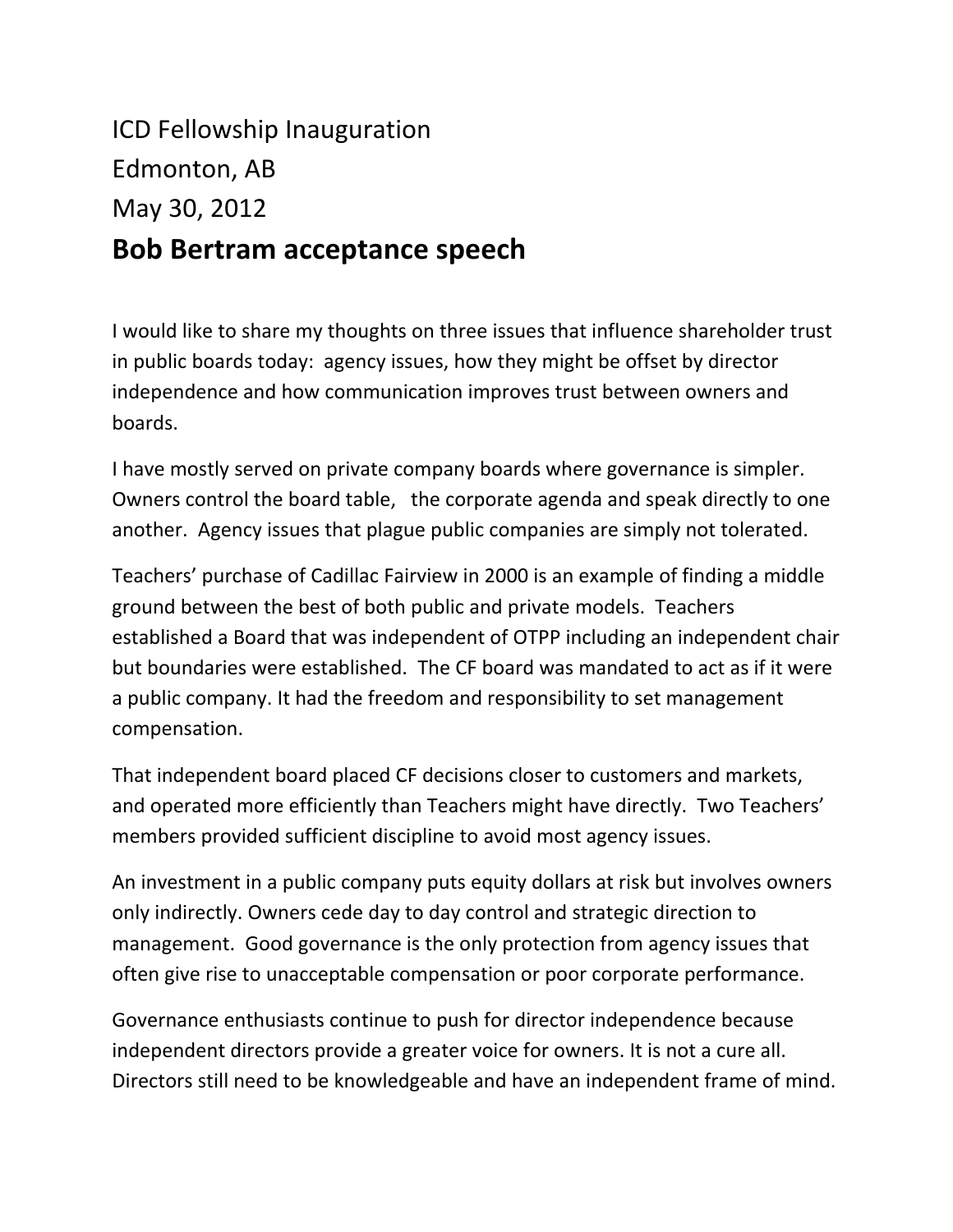Independence is also a two edged sword. It applies equally to owners as to management. Independent boards succeed when they have shareholders with longer horizons and they build better ways to communicate with them to retain their trust.

The current hot button for shareholders is the issue of aligning compensation with performance. Compensation issues are the bullseye in the middle of the agency target. While concerned with the quantum of pay the real dissatisfaction is with the lack of correlation between high levels of pay and positive corporate performance.

Just as there is no correlation between good governance and good performance there has too often been little or no correlation between executive pay and corporate performance.

The Economist magazine in the issue of May 19th stated that the total remuneration of FTSE 100 corporate chief executives rose by an annual average of 10% from 1999 to 2010 whereas the returns to owners of the FTSE 100 companies rose only by an annual 1.9%. Such findings are causing shareholders and even governments to act.

Neither shareholders nor governments should be making decisions about individual manager compensation. Each company's issues are unique. Compensation should be left to Boards. It is equally true that public shareholders cannot be expected to tolerate compensation negatively correlated to corporate performance. They will move their investment to more friendly organization structures.

Directors who are independent of both management and shareholders are always in a better position to make decisions on what compensation is necessary to compete in the market place.

One fruitful avenue to help move this issue forward is to improve communications between long‐erm shareholders and directors. In my mind Nexen is a good example of evolving shareholder communications.